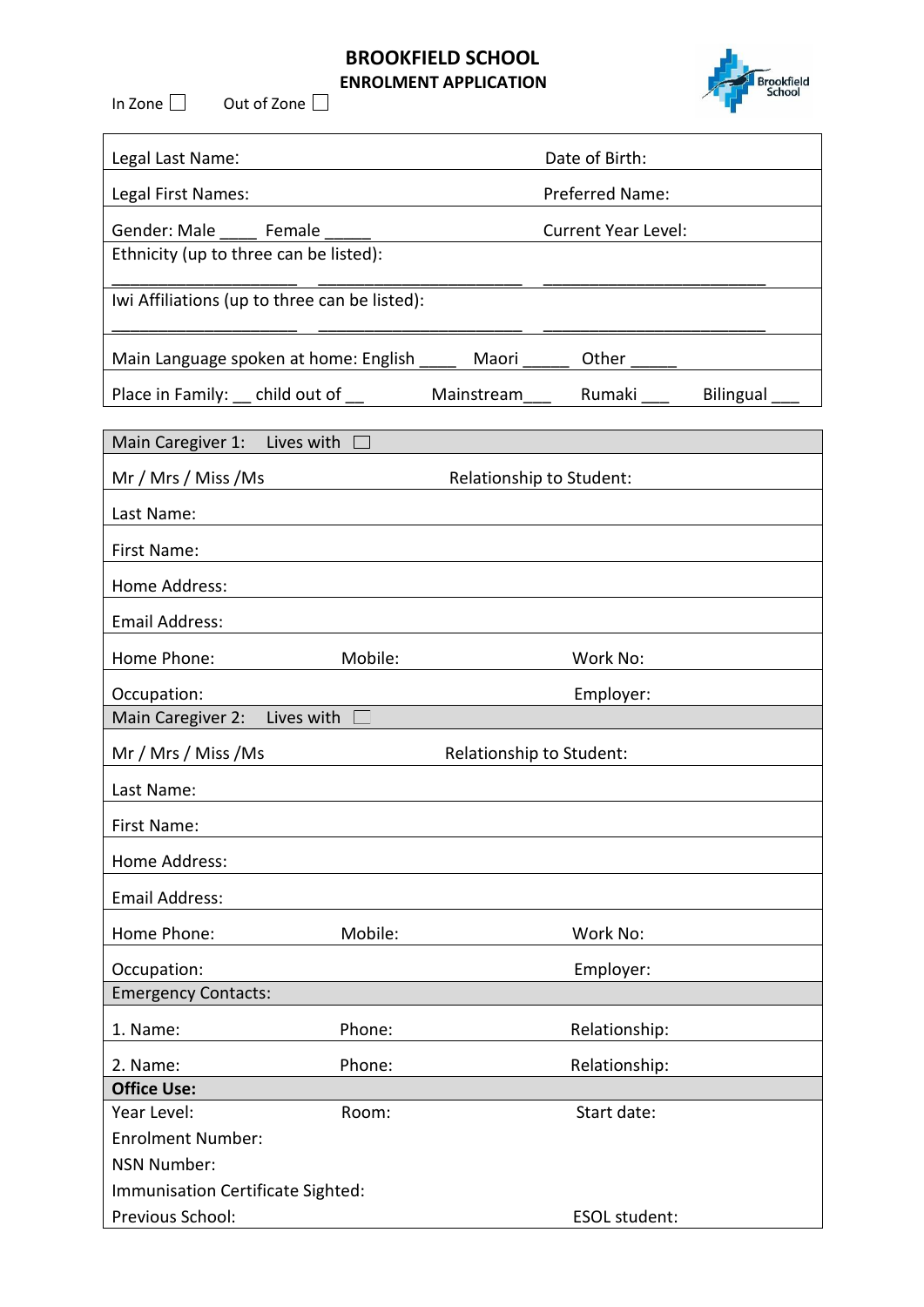| Custody:                                                                                                                                                                                                |                     |                               |                                |                   |                   |
|---------------------------------------------------------------------------------------------------------------------------------------------------------------------------------------------------------|---------------------|-------------------------------|--------------------------------|-------------------|-------------------|
| Are there any custody details we need to be aware of? Yes / No Please outline below<br>anything the school needs to know (NB: to withhold access rights of a parent we need to<br>sight a court order). |                     |                               |                                |                   |                   |
|                                                                                                                                                                                                         |                     |                               |                                |                   |                   |
| Health Details: (please list any significant details regarding the following)                                                                                                                           |                     |                               |                                |                   |                   |
| Allergies:                                                                                                                                                                                              | Regular medication: |                               |                                |                   |                   |
| Speech:                                                                                                                                                                                                 | Vision:             |                               |                                |                   |                   |
| Hearing:                                                                                                                                                                                                |                     | Developmental delays:         |                                |                   |                   |
| Learning and Behaviour Needs: (Please outline any relevant learning/behaviour needs)                                                                                                                    |                     |                               |                                |                   |                   |
| Other:                                                                                                                                                                                                  |                     |                               |                                |                   |                   |
|                                                                                                                                                                                                         |                     |                               |                                |                   |                   |
| All Immunisations completed: Yes / No                                                                                                                                                                   |                     |                               | Certificate attached: Yes / No |                   |                   |
| Family Doctor:<br>Ethnicity / Eligibility                                                                                                                                                               | Contact:            |                               |                                |                   |                   |
|                                                                                                                                                                                                         |                     |                               |                                |                   |                   |
| Child's Country of Birth:<br>(Birth Certificate or Passport to be presented for first enrolment in a NZ School)                                                                                         |                     |                               |                                |                   |                   |
| New Zealand Citizen:                                                                                                                                                                                    | Yes / No            |                               |                                |                   |                   |
| <b>New Zealand Resident:</b>                                                                                                                                                                            | Yes / No            |                               |                                |                   |                   |
| New Zealand Student Permit:                                                                                                                                                                             | Yes / No            | <b>Student Permit Number:</b> |                                |                   |                   |
| Date of Entry to NZ:                                                                                                                                                                                    |                     |                               |                                |                   |                   |
| Early Childhood Participation (For New Entrants Only)                                                                                                                                                   |                     |                               |                                |                   |                   |
| Did your child regularly attend an ECE?                                                                                                                                                                 |                     |                               |                                |                   |                   |
| $\Box$ Yes, for the last $\_\_\_\_\_\_\$ years.                                                                                                                                                         |                     |                               |                                |                   |                   |
| $\Box$ Not regularly, only occasionally with no on-going schedule.                                                                                                                                      |                     |                               |                                |                   |                   |
| $\!$ No, did not attend an ECE.<br>Please enter the number of hours per week for up to 3 services:                                                                                                      |                     |                               | Service 1                      | Service 2         | Service 3         |
|                                                                                                                                                                                                         |                     |                               | Hours per<br>week              | Hours per<br>week | Hours per<br>week |
| a. Kohanga Reo:                                                                                                                                                                                         | Name of Centre      |                               |                                |                   |                   |
| b. Playcentre:                                                                                                                                                                                          | Name of Centre      |                               |                                |                   |                   |
| C. Kindergarten / Education Centre: Name of Centre _____________                                                                                                                                        |                     |                               |                                |                   |                   |
| d. Home Based Service:                                                                                                                                                                                  | Name of Centre      |                               |                                |                   |                   |
| e. Playgroup:                                                                                                                                                                                           | Name of Centre      |                               |                                |                   |                   |
| f. The Correspondence School - Te Aho o Te Kura Pounamu                                                                                                                                                 |                     |                               |                                |                   |                   |
| Or                                                                                                                                                                                                      |                     |                               |                                |                   |                   |
| Please tick the appropriate box                                                                                                                                                                         |                     |                               |                                |                   |                   |
| g. Attended but only outside New Zealand                                                                                                                                                                |                     |                               |                                |                   |                   |
| h. Attended, but don't know what type of service                                                                                                                                                        |                     |                               |                                |                   |                   |
| i. Did not attend                                                                                                                                                                                       |                     |                               |                                |                   |                   |
| j. Unable to establish if attended or not                                                                                                                                                               |                     |                               |                                |                   |                   |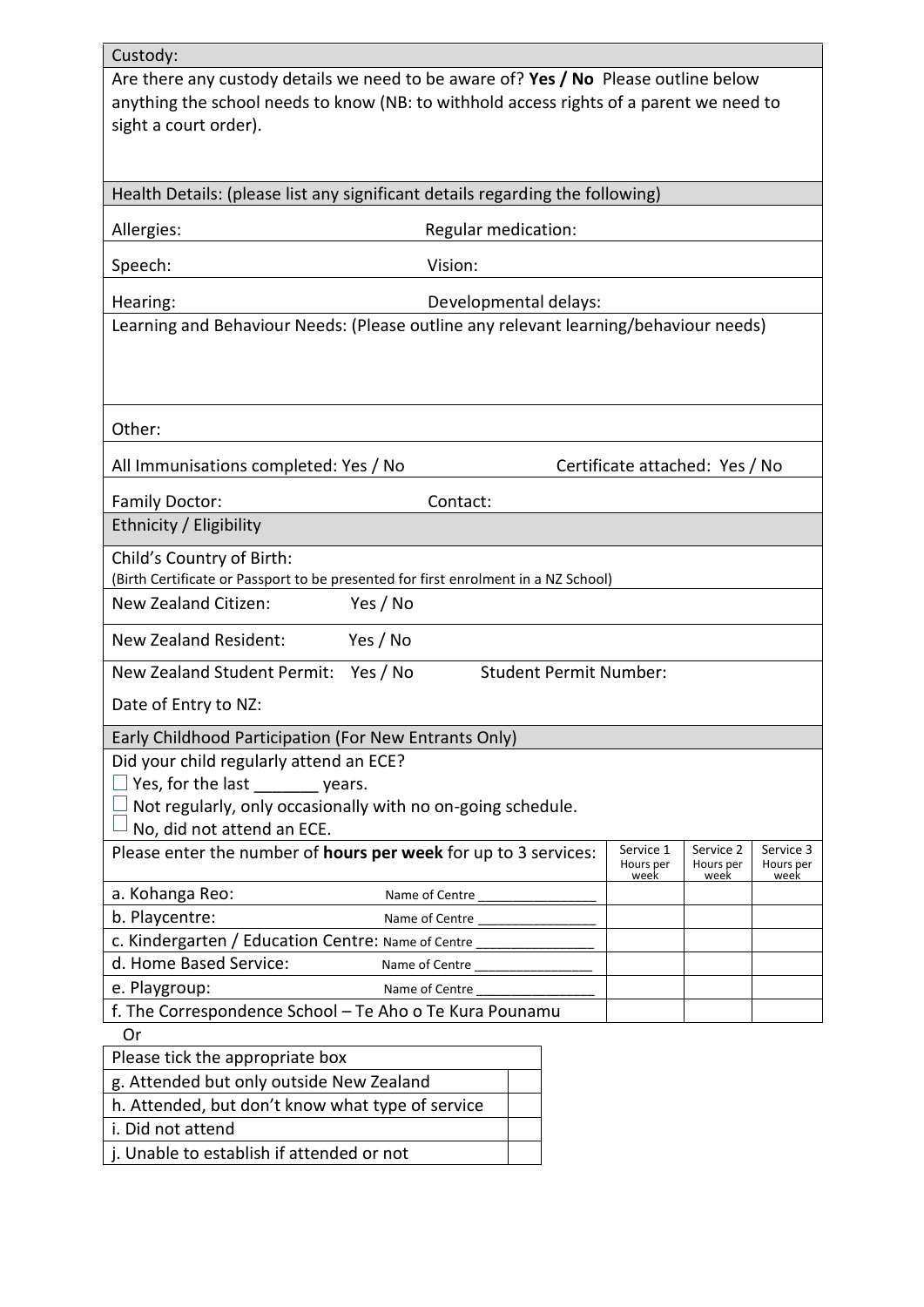| <b>PARENTAL CONSENT:</b>                                                                                                                                                                                                                                                       |
|--------------------------------------------------------------------------------------------------------------------------------------------------------------------------------------------------------------------------------------------------------------------------------|
| Please read the following and indicate your consent by signing each statement                                                                                                                                                                                                  |
| <b>School Trips and Visits</b>                                                                                                                                                                                                                                                 |
| I / We give permission for my child to attend school trips and visits during the normal school day. I                                                                                                                                                                          |
| understand that notes will be given to the children advising me of such trips and that I have the right                                                                                                                                                                        |
| to send a note exempting my child from participating. I understand that for trips extending beyond                                                                                                                                                                             |
| the normal school day I will be required to sign a separate permission slip for that event.                                                                                                                                                                                    |
| Signed ______                                                                                                                                                                                                                                                                  |
| <b>Public Identification of Children</b>                                                                                                                                                                                                                                       |
| I/We give permission for my child's photograph or work to be published. I understand that this<br>could result in him/her being publicly identified as a student at Brookfield School.                                                                                         |
| Facebook<br>Newsletter<br>Newspaper<br>Signed                                                                                                                                                                                                                                  |
| <b>Address Declaration</b>                                                                                                                                                                                                                                                     |
| I confirm that the address which I have provided to the school will be the usual place of residence of<br>my child when the school is open for instruction. I will advise the school of any subsequent change of<br>address.                                                   |
| Signed                                                                                                                                                                                                                                                                         |
| <b>PARENTAL AGREEMENT:</b>                                                                                                                                                                                                                                                     |
| Please read the following and indicate you agreement to all by signing at the bottom. If you do not<br>agree to all of the statements please sign to ones you agree with and discuss any others with the<br>principal.                                                         |
| 1. Attendance                                                                                                                                                                                                                                                                  |
| I/We agree to ensure that our / my child attends school every day but in the event of illness or other<br>reasons within school policy we will notify the school on or before 9am on the first morning of the<br>absence.                                                      |
| 2. School Uniform                                                                                                                                                                                                                                                              |
| I/We understand that Brookfield School has a compulsory uniform. I/we will ensure that my/our<br>child is suitably equipped in regulation uniform and that he / she wears it with pride. I/ we will<br>ensure that the uniform is adequately named.                            |
| 3. Code of Behaviour                                                                                                                                                                                                                                                           |
| I/we understand that the school has rules and a code of behaviour that makes the school a safe<br>place for students and staff. I/we will support the school's behaviour initiatives and acknowledge<br>the need for parents and school to support one another in this regard. |
| 4. Cyber Safety and ICT Use                                                                                                                                                                                                                                                    |
| I/we understand that the internet is available to children for educational use only and under teacher<br>supervision. Students must not go online or send emails without teacher authorisation. Students                                                                       |
| who infringe this rule may be denied use of the computers at school. Parents will be advised if this<br>action is taken.                                                                                                                                                       |
| <b>Signature</b><br>I/we have read the five statements above and are signing our agreement with all of them.                                                                                                                                                                   |
|                                                                                                                                                                                                                                                                                |
| Signed _                                                                                                                                                                                                                                                                       |